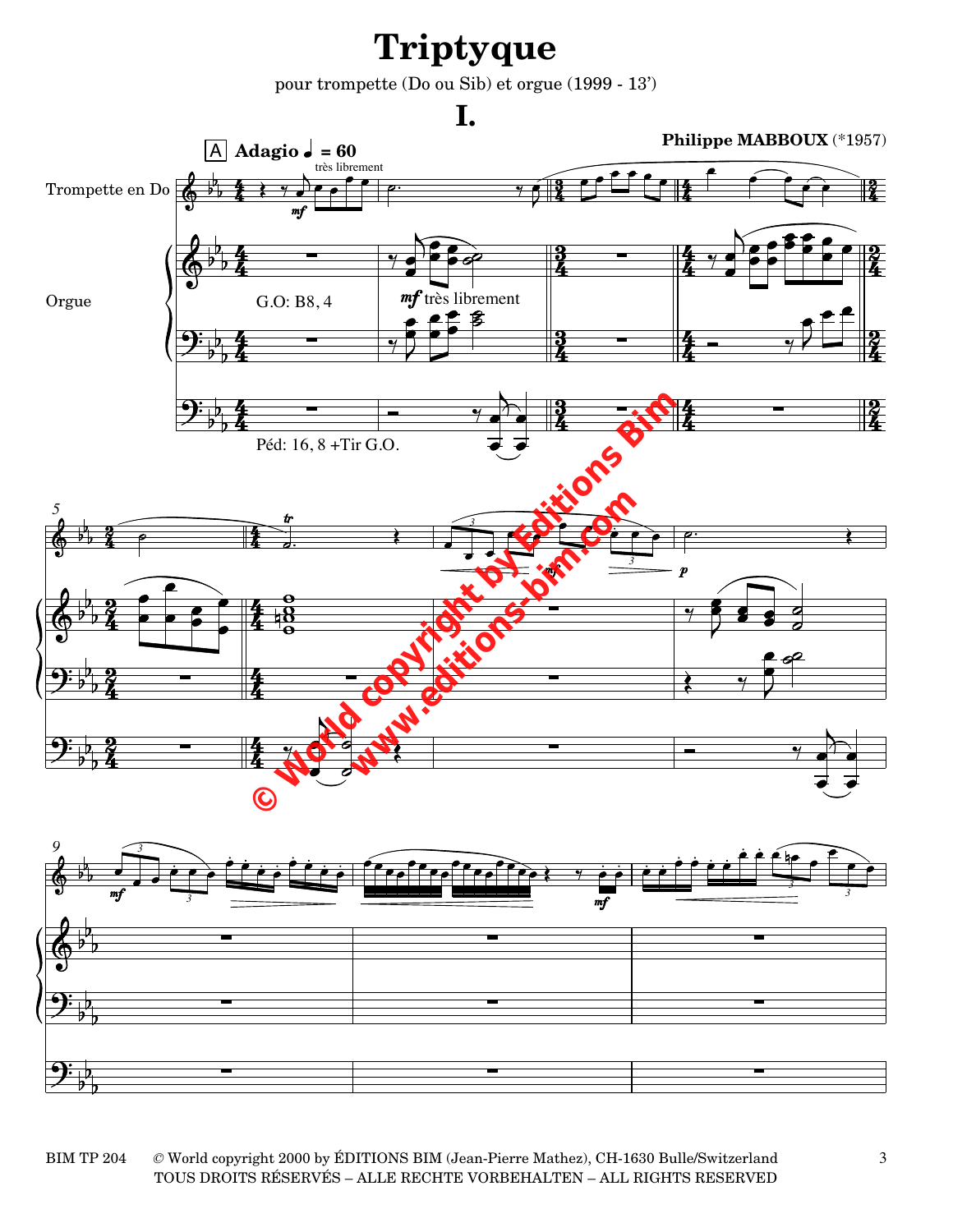



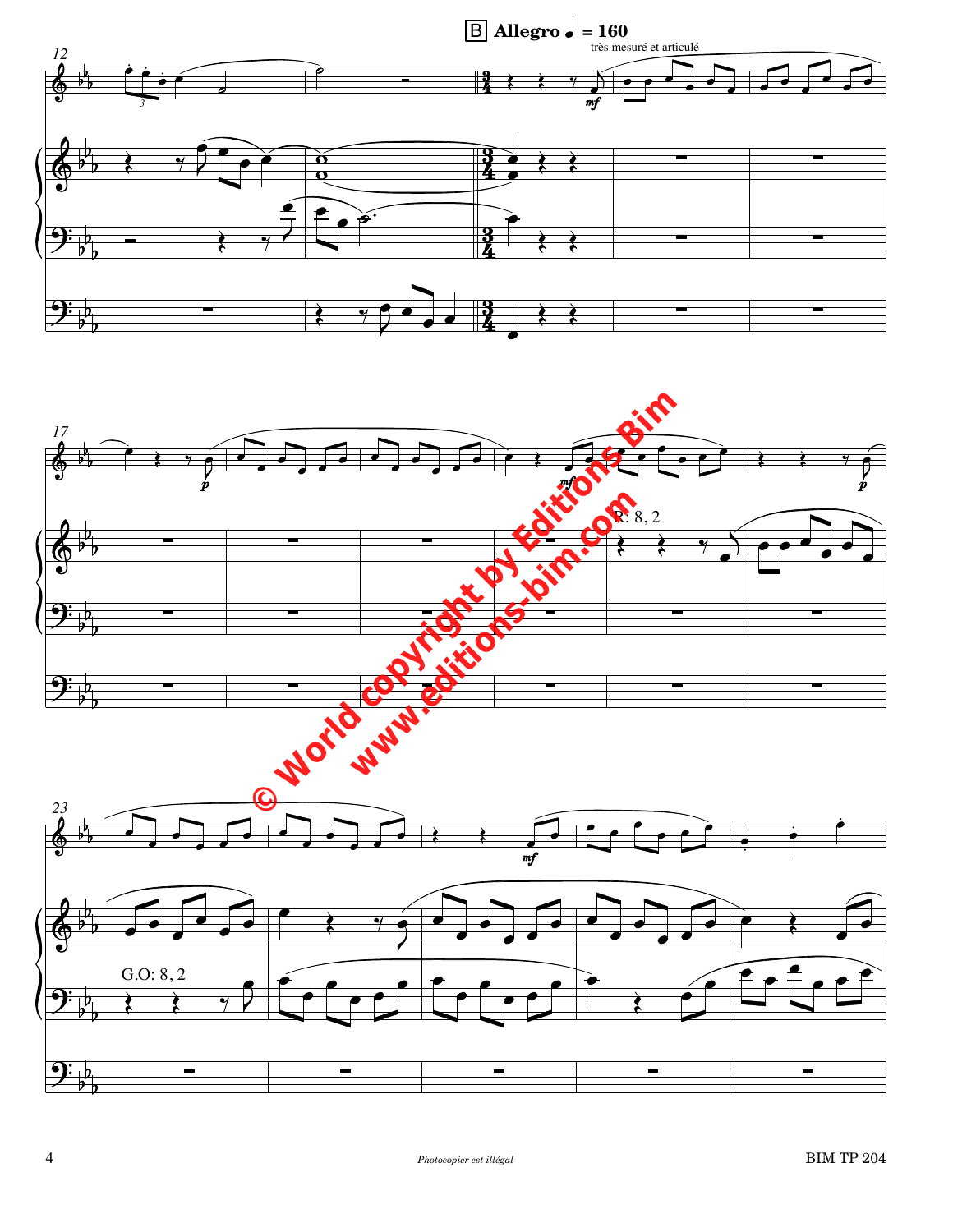

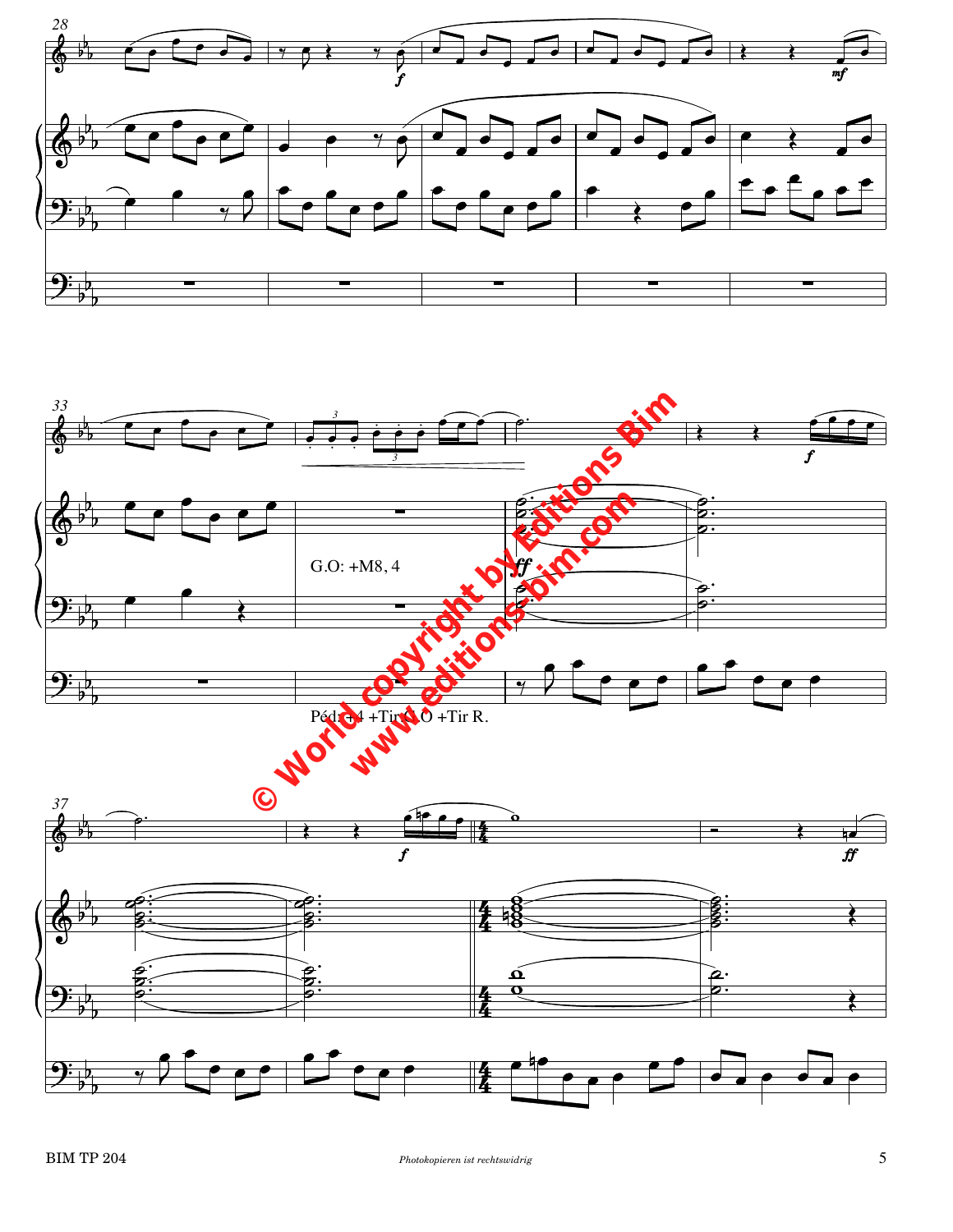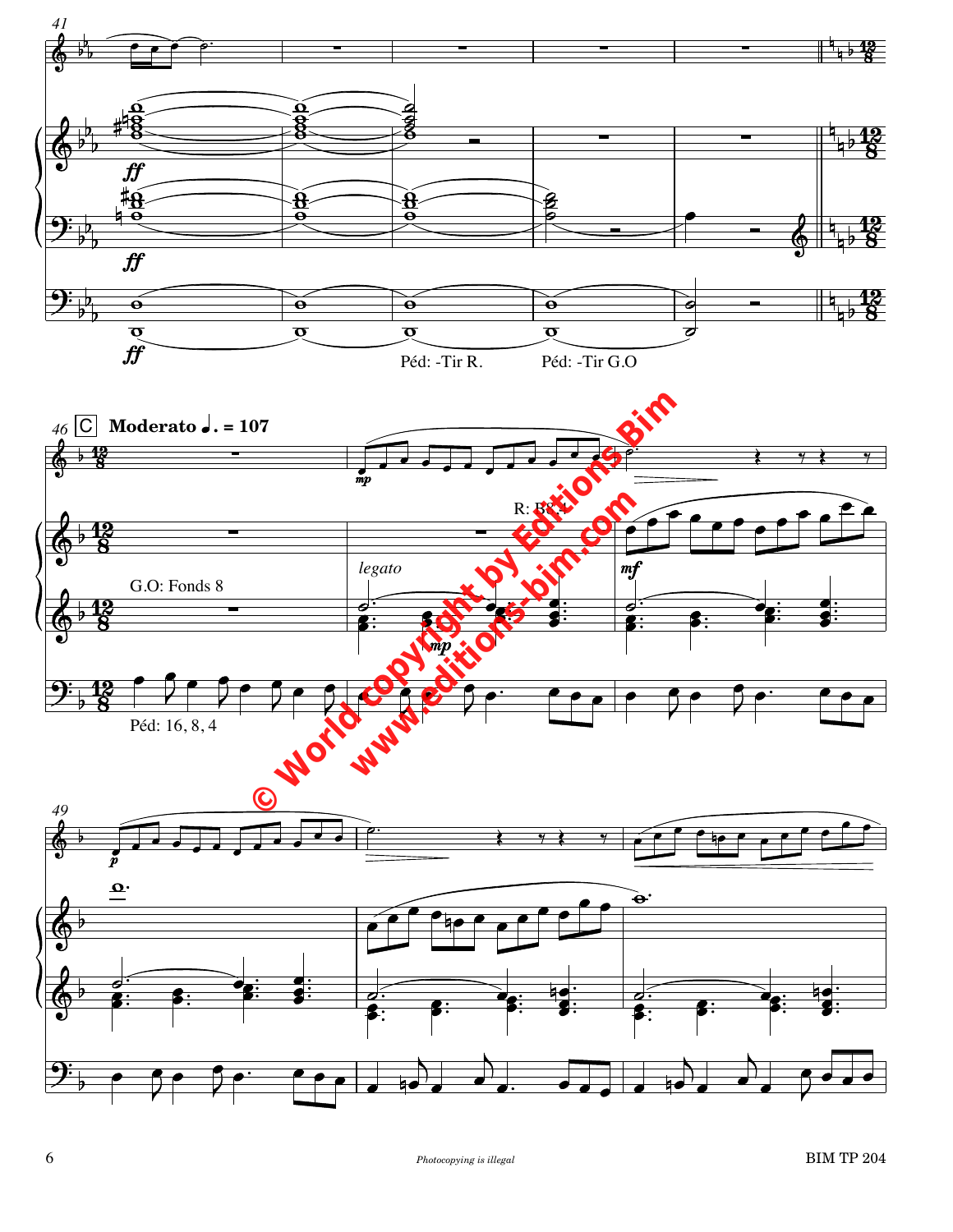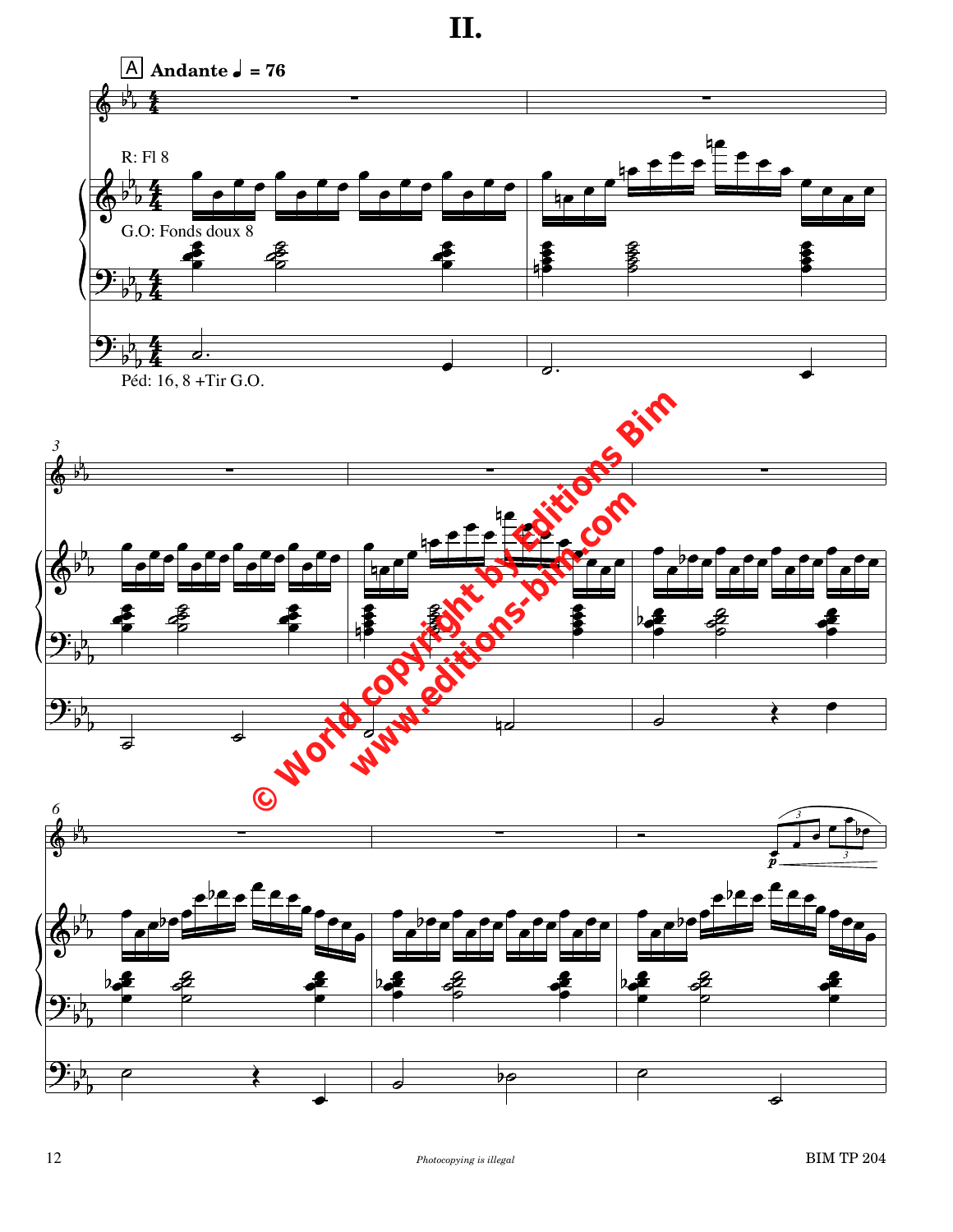



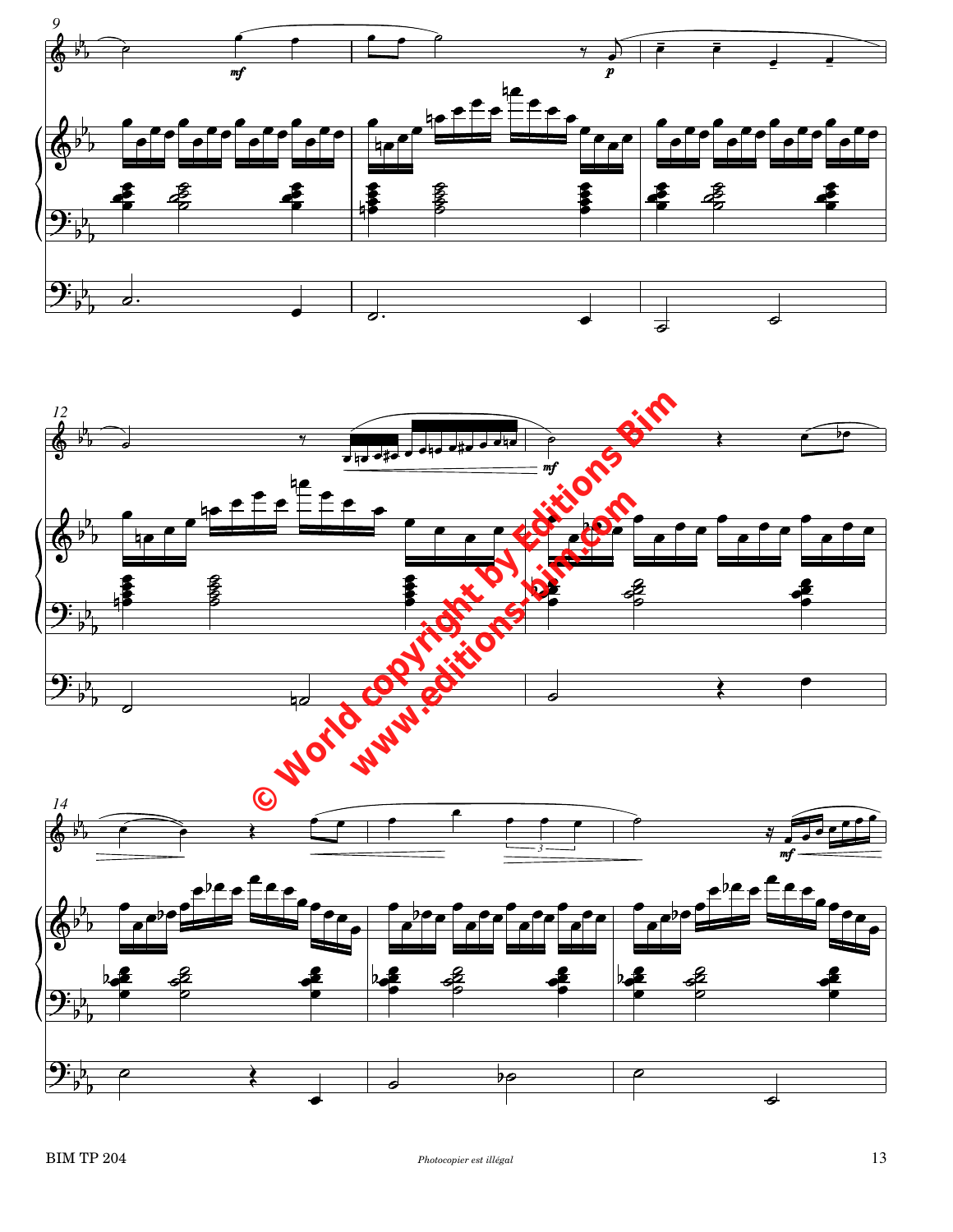



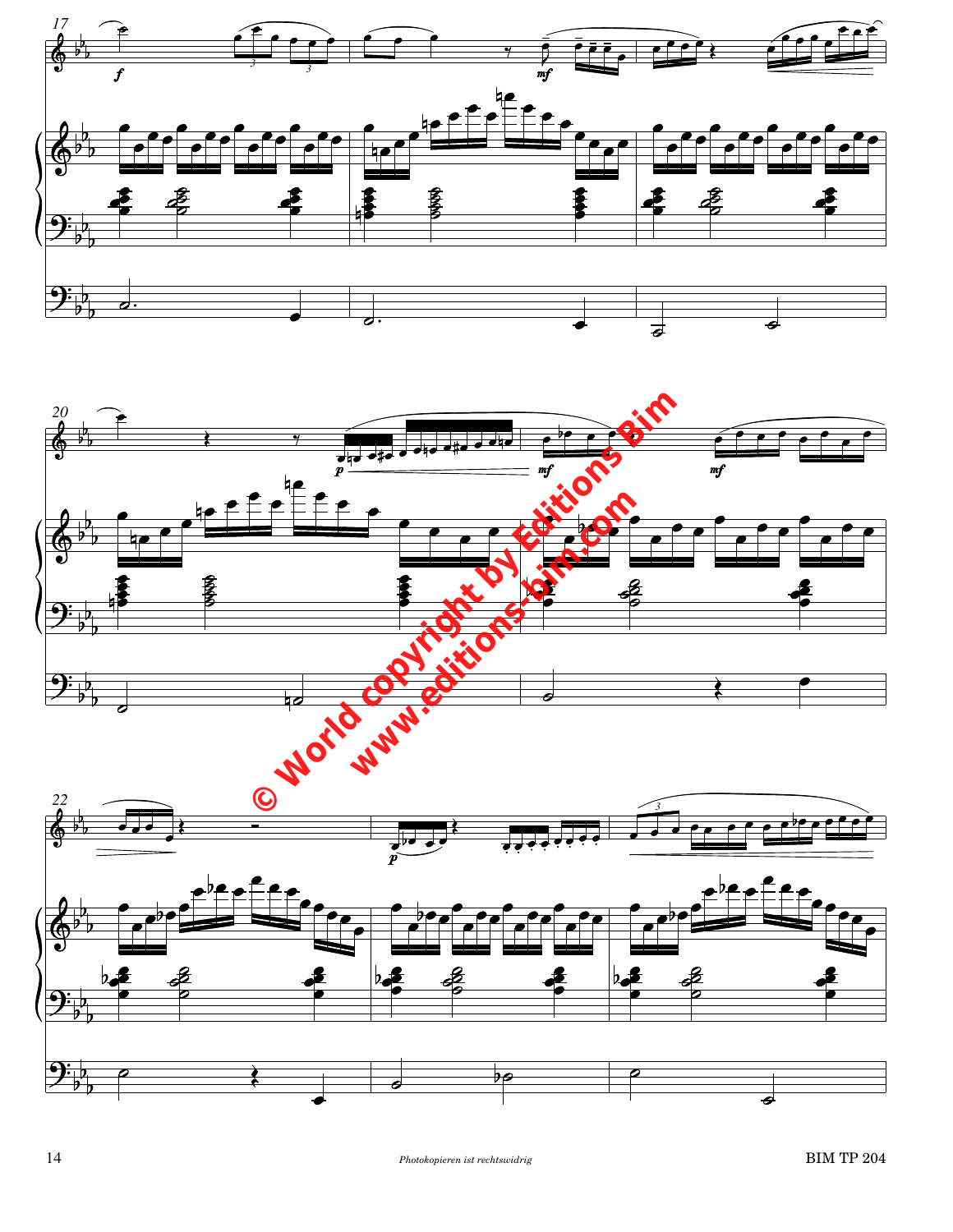III.







 $\epsilon$ 

 $\frac{6}{ }$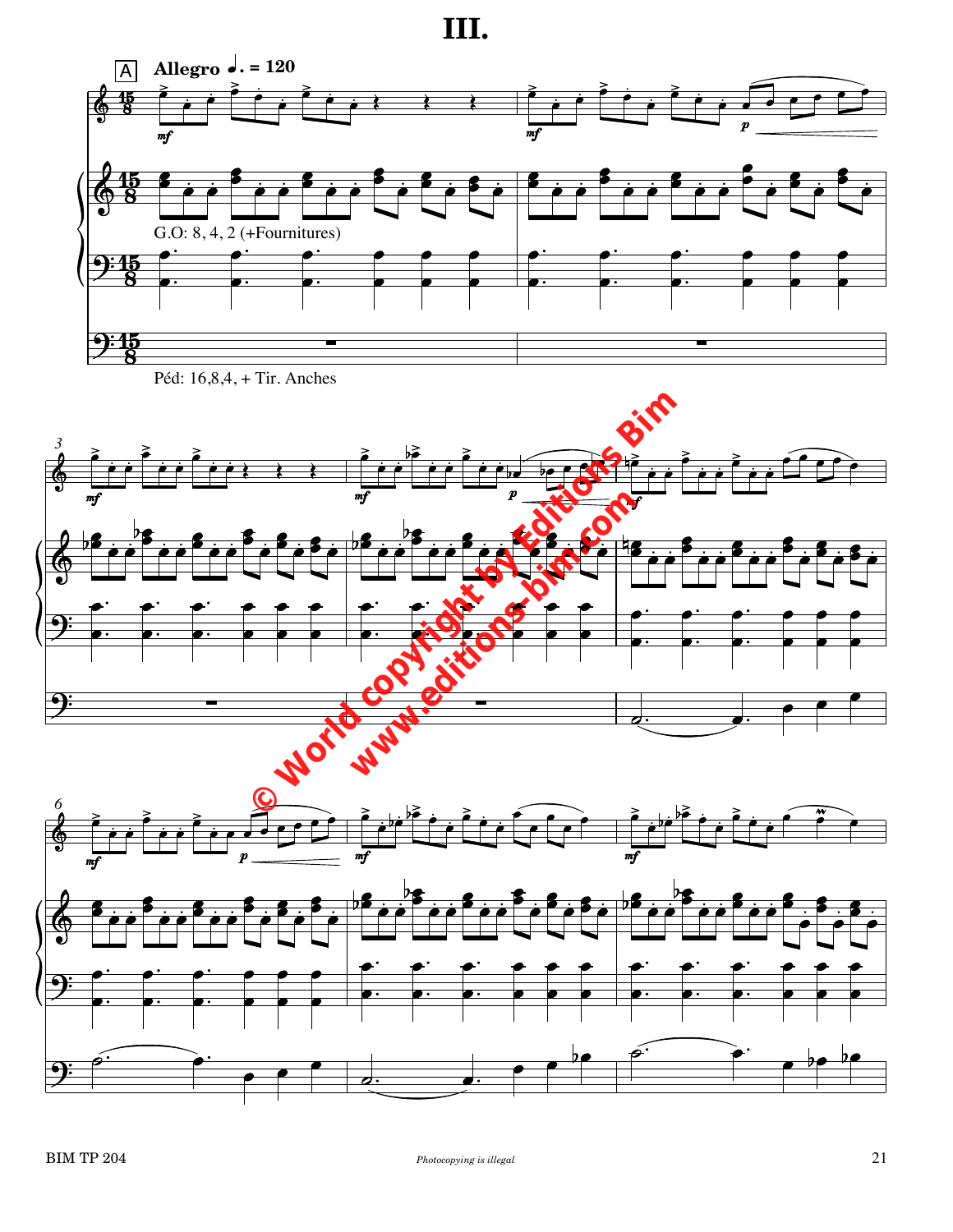

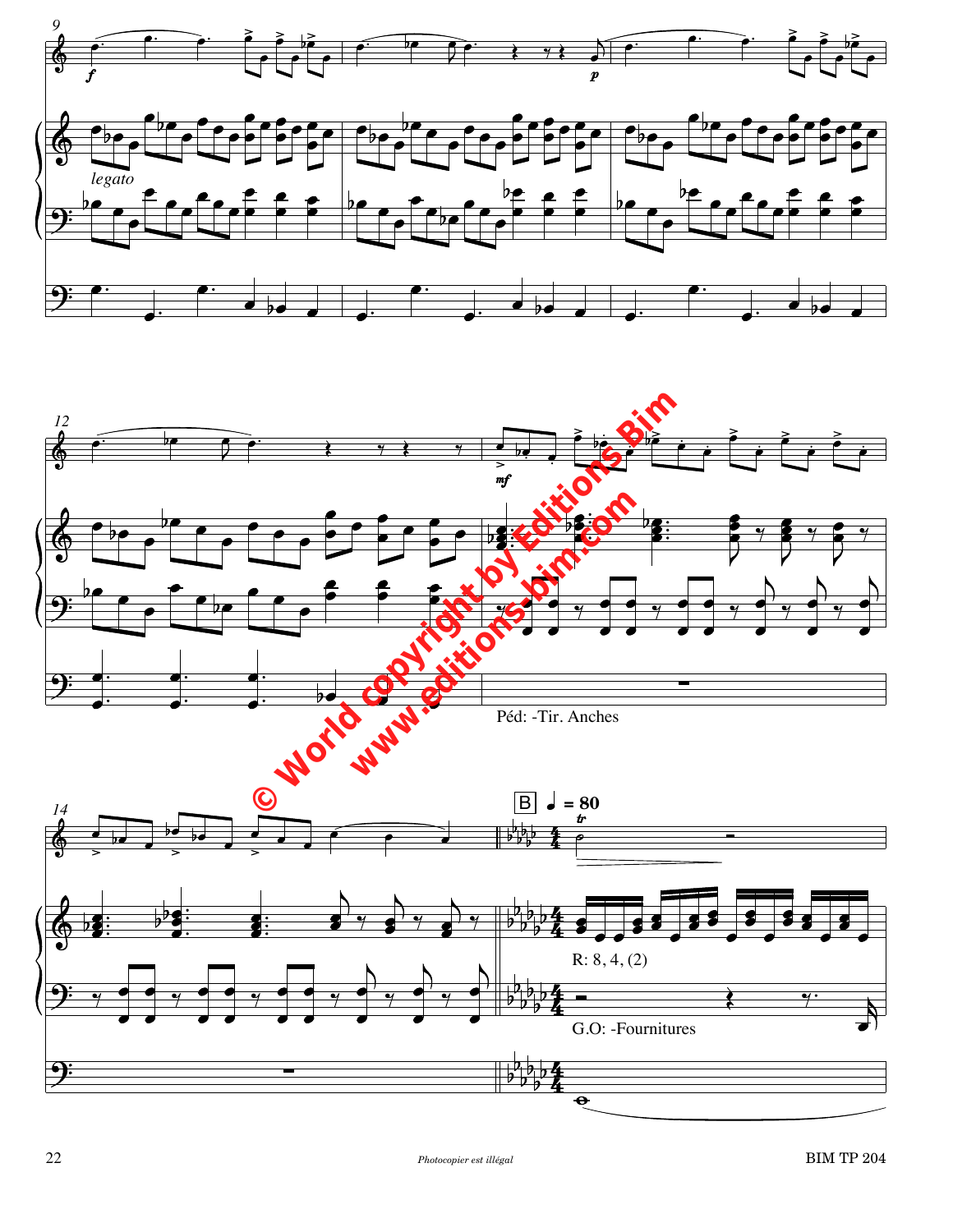